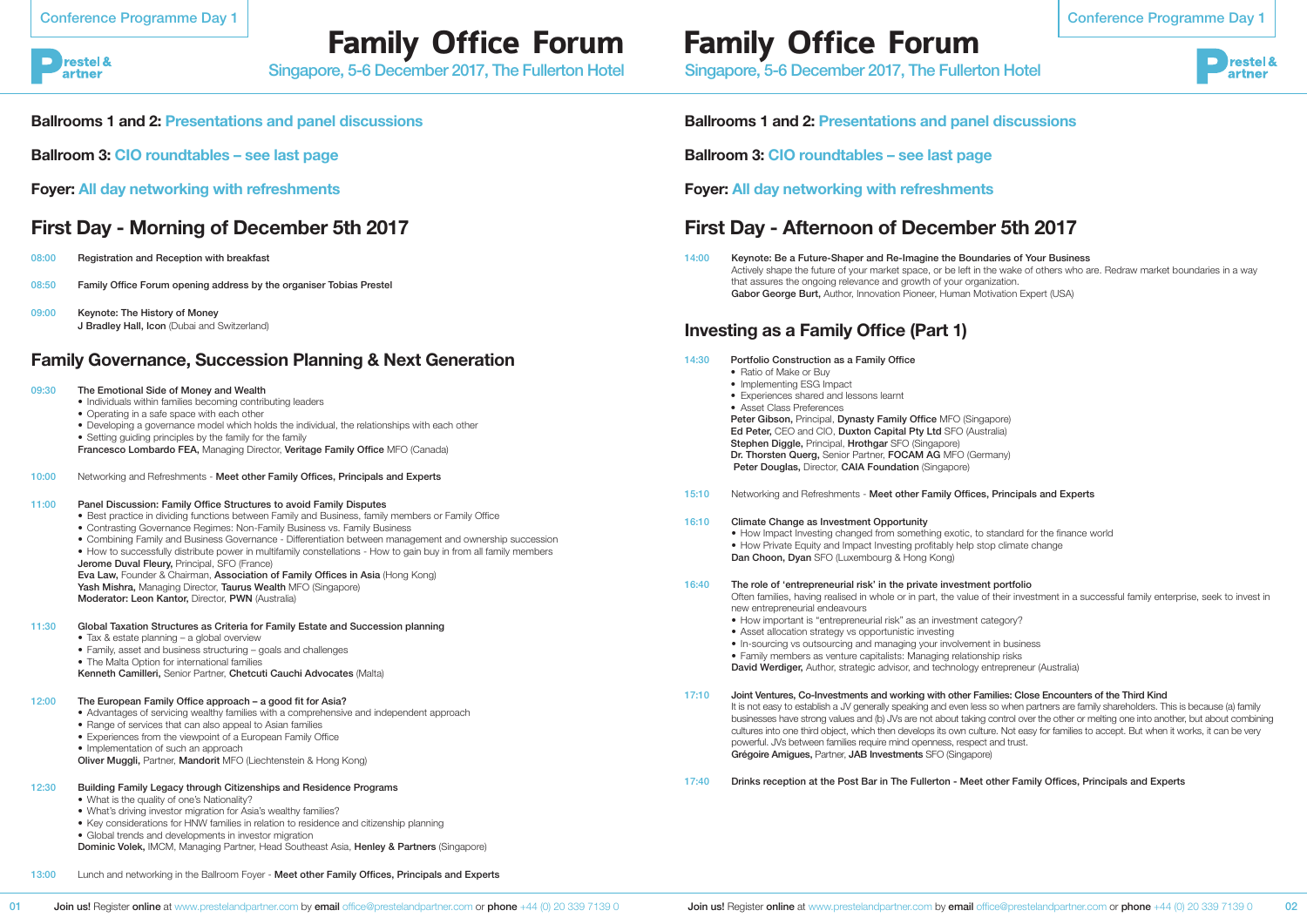restel & artner

# **Family Office Forum**

Singapore, 5-6 December 2017, The Fullerton Hotel

- 08.30 Registration and Reception with breakfast refreshments
- 09.20 Family Office Forum welcome address by the organiser Tobias Prestel

## **Ballrooms 1 and 2: Presentations and panel discussions**

**Ballroom 3: CIO roundtables – see last page** 

**Foyer: All day networking with refreshments**

## **Second Day - Morning of December 6th 2017**

## **Family Office Strategy**

- 09.30 Keynote: From Compliance to Advantage Mapping the Global Transition for Investors Dr. Hazel Henderson, Author, Economist (USA)
- 10.00 Keynote: Success and Impact We as investors can do good, feel good, and profit: Profitable Impact Investing Arvind Narula, Chairman & Founder, Urmatt Group SFO (Thailand)

### 10:30 Experiences shared: Doing good while making money – Best Practice in ESG, Impact & Co

- An overview on the Impact Investing Market, including trends and data from current research • Motivations and Strategies of Wealth Owners
- What impact investing really means; Myths, Real Talk, Real Returns and Case Studies
- Avoiding the Traps: Key Lessons Learned and how to find good deals, Impact Investment deal flow Thierry Sanders, CEO and impact investment scout, Putera Sampoerna SFO (Indonesia) Jérôme David, Principal (Singapore) Hong Suong Nguyen, President & CEO, Starise Investments SFO (Vietnam)
- 
- Dealing with addiction and mental health care behavioural disorders / problems Piet Jansen, Director, Yes We Can Youth Clinics (Netherlands)

Gregory Stuppler, Founder & Principal, Sustainable Pte. Ltd., SURF Companies SFO (Singapore) Moderator: Robert Rubinstein, Chairman, TBLI (Netherlands)

11.10 Networking and Refreshments - Meet other Family Offices. Principals and Experts

## **"It´s Personal"- Inside Perspectives**

- 12:00 Fireside Chat on Education both aspects: for you as parent, and for you as an Investor
	- Global Education Trends and Opportunities
	- Developing the Schools of Tomorrow
	- Investing in Education and our Families
	- The future of education in the 21st Century

Richard Henry, Head of School, GEMS World Academy (Singapore) Sebastian Barnard, Admissions, GEMS World Academy (Singapore)

### 12:30 The Vulnerability of Family Offices

Family Offices are based on trust. Sometimes, revealing information on wealth is a source of tension and empowers unscrupulous or incompetent third parties to undermine financial and social status as well as safety. How to manage. Steven Kay QC, Chairman, Oculus Financial Intelligence (UK) Rupert Boswall, Chairman/Senior Partner, RPC (UK)

12:50 Lunch and networking in the Ballroom Foyer - Meet other Family Offices, Principals and Experts

**Ballrooms 1 and 2: Presentations and panel discussions**

**Ballroom 3: CIO roundtables – see last page** 

**Foyer: All day networking with refreshments**

## **Second Day - Afternoon of December 6th 2017**

14:00 How to Avoid or Treat Self-Destructive Behavioural Patterns exhibited by Teens and Young Adults

• A look into mood or eating disorder, depression, fear of failure, drug-, game-, sex- or gambling- addiction, ADHD, ADD or ODD

## **Investing as a Family Office (Part 2)**

- 14:30 Transforming Agriculture & Food technologies into sustainable and robust solutions
	- What Investors can learn from Israel, the start-up nation
	- Advantages of the Israeli Agriculture and Food investment eco-system
	- Translating science into business The challenges of getting from ideas to products
	- Copia's model as a SFO backed entity and it's impact Ohad Zuckerman, Copia Agro (Israel)
	-
- 15:00 Networking and Refreshments Meet other Family Offices, Principals and Experts

### 16:00 "Real Assets" such as Agriculture, or Wine

• Why we are scared of interest rates and what we are doing about it

• The Agricultural story (and why we own 5% of Australia's viticulture too…) Ed Peter, Group Chairman, Duxton Capital Pty Ltd SFO (Australia)

### 16:30 Panel discussion: Real Estate as Family Office Investment

- Global trends data and facts
- Going direct, or indirect through funds?
- Deal sourcing family and friends, or professionals?
- 

• Geography – local where you know, or global opportunities? Dr. Thorsten Querg, Senior Partner, FOCAM AG MFO (Germany) Conrad Tsang, Founder and Chairman, Strategic Year Holdings Limited MFO (Hong Kong) Moderator: David Pieper, Principal, Optimus Prime Family Office MFO (Germany and Russia)

- 17:10 Panel discussion: Private Equity as Family Office Investment
	- Going direct, or indirect through funds?
	- Deal sourcing family and friends, or professionals?
	- Geography local where you know, or global opportunities?
	- Lessons learnt and Best Practice

Dr. Thorsten Querg, Senior Partner, FOCAM AG MFO (Germany) Dr. Ole Mensching, Partner, TruVenturo MFO (Germany) Moderator: Conrad Tsang, Founder and Chairman, Strategic Year Holdings Limited MFO (Hong Kong)

- 17:50 Chairman´s remarks
- 18:00 End of the Family Office Forum



# **Family Office Forum**

Singapore, 5-6 December 2017, The Fullerton Hotel